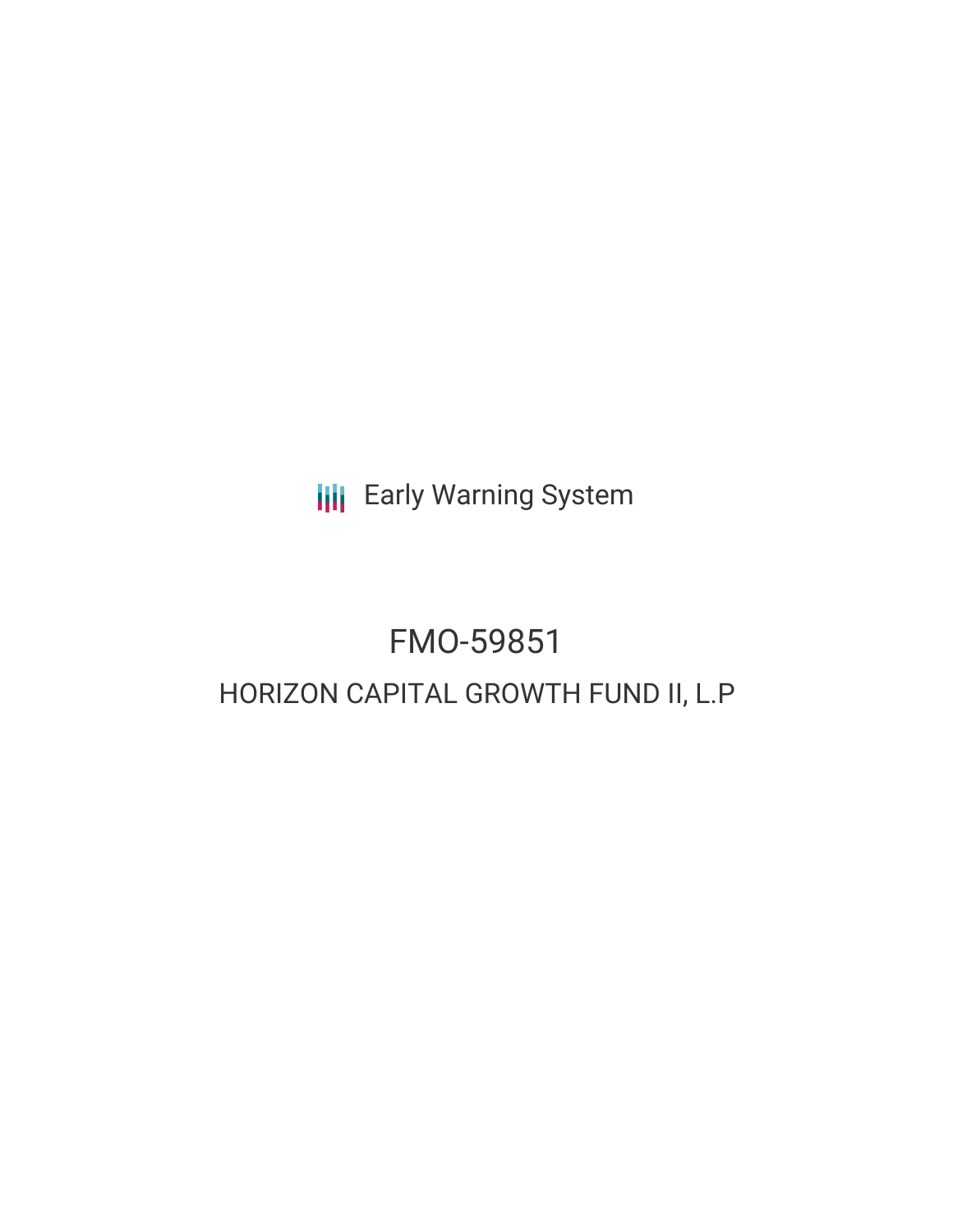## **Quick Facts**

| <b>Countries</b>               | Ukraine                                       |
|--------------------------------|-----------------------------------------------|
| <b>Financial Institutions</b>  | Netherlands Development Finance Company (FMO) |
| <b>Bank Risk Rating</b>        | B                                             |
| <b>Borrower</b>                | Horizon Capital Growth Fund II, L.P.          |
| <b>Sectors</b>                 | Industry and Trade, Infrastructure            |
| <b>Investment Type(s)</b>      | Loan                                          |
| <b>Investment Amount (USD)</b> | \$13.90 million                               |
| <b>Loan Amount (USD)</b>       | $$13.90$ million                              |
|                                |                                               |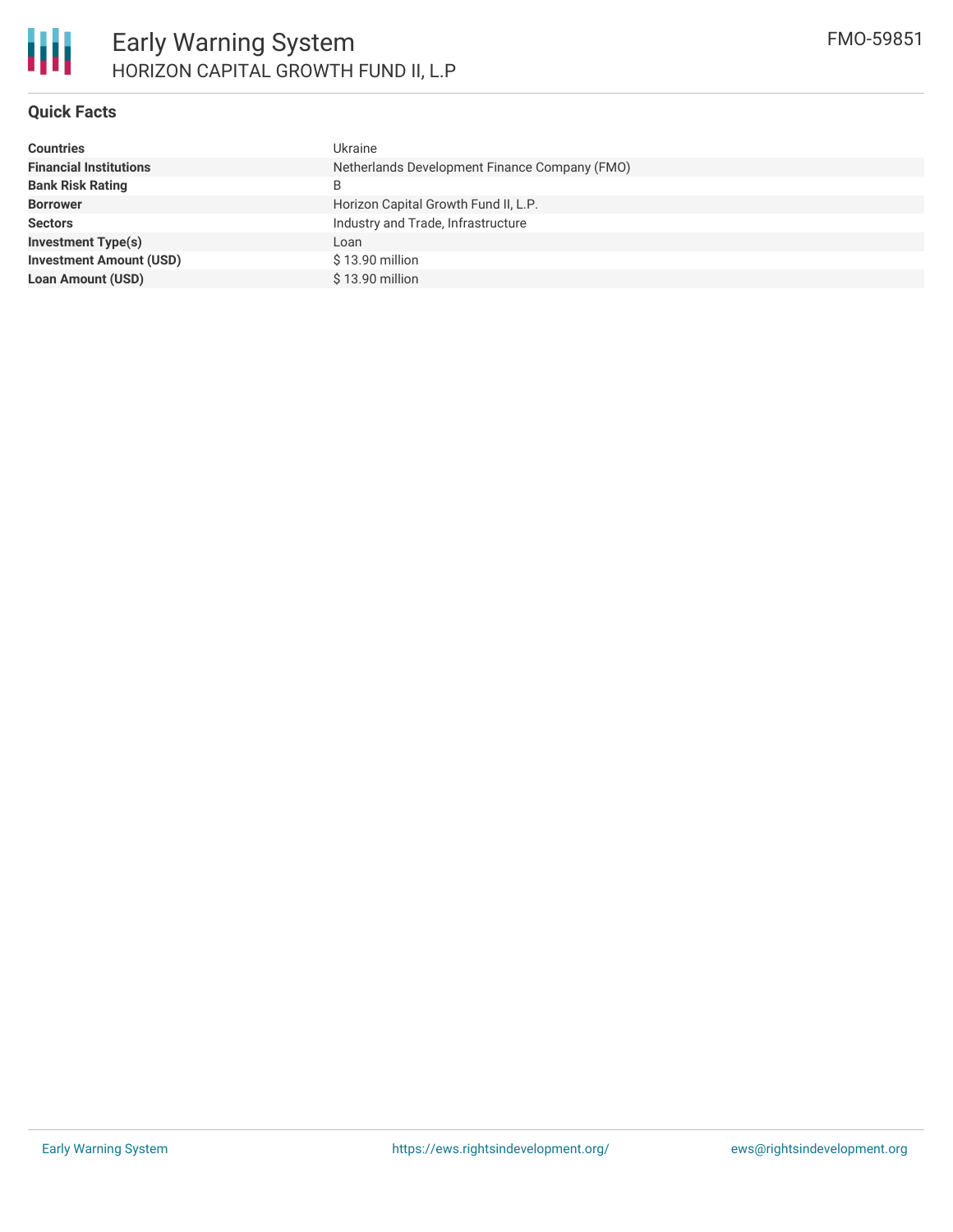

#### **Project Description**

According to the bank's website, Horizon Capital Growth Fund II, L.P. is a private equity fund investing in Ukraine-based assets, managed by Horizon Capital. The funding objective is to support the first such secondary transaction in Ukraine to provide existing investors, including FMO which made a \$20 million commitment to EEGF II in 2008, the opportunity to continue to back the portfolio for a period of up to 5 years plus two one-year extensions. The portfolio continues to be managed by Horizon Capital and benefits from significant additional follow-on capital raised during this process.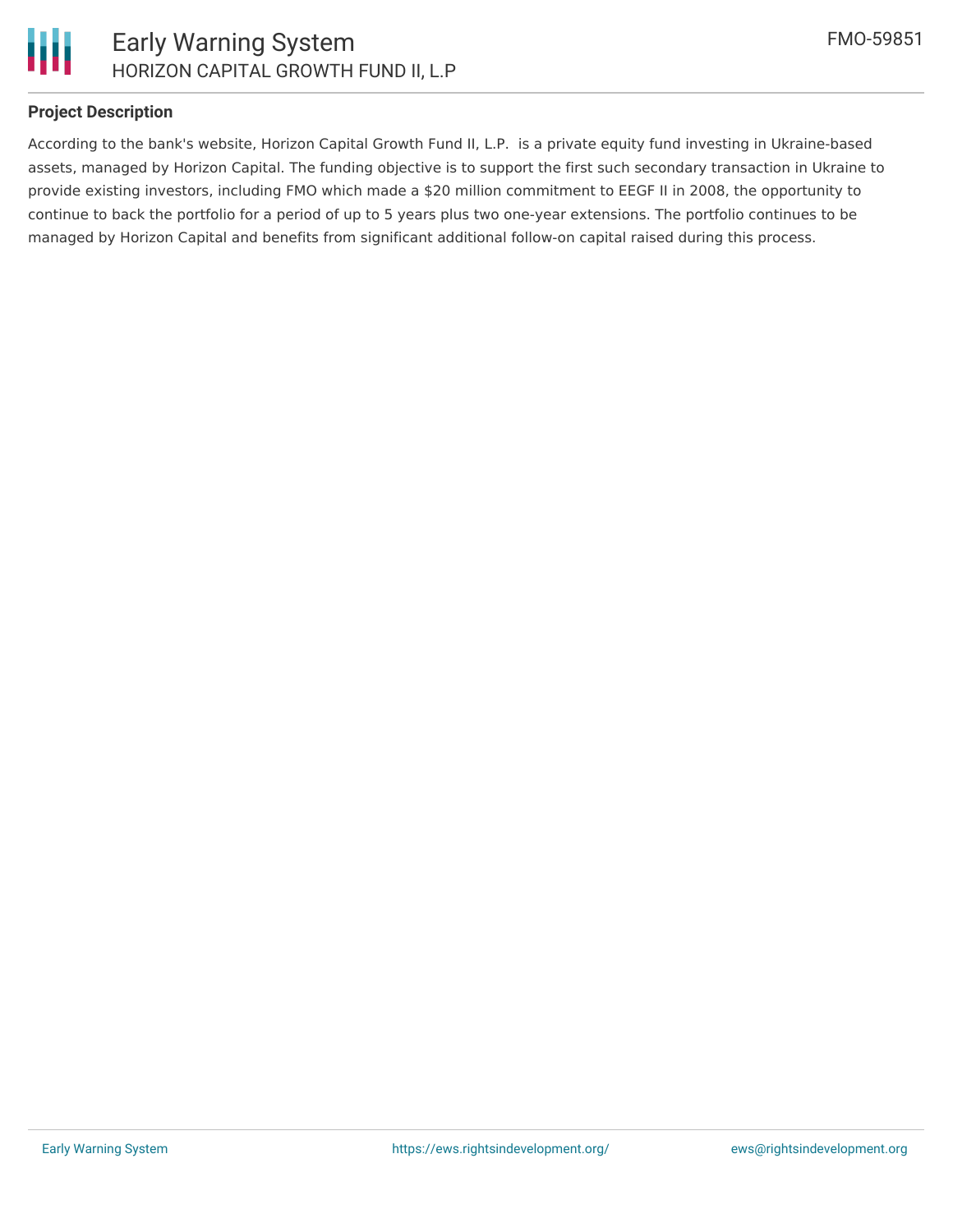### **Investment Description**

Netherlands Development Finance Company (FMO)